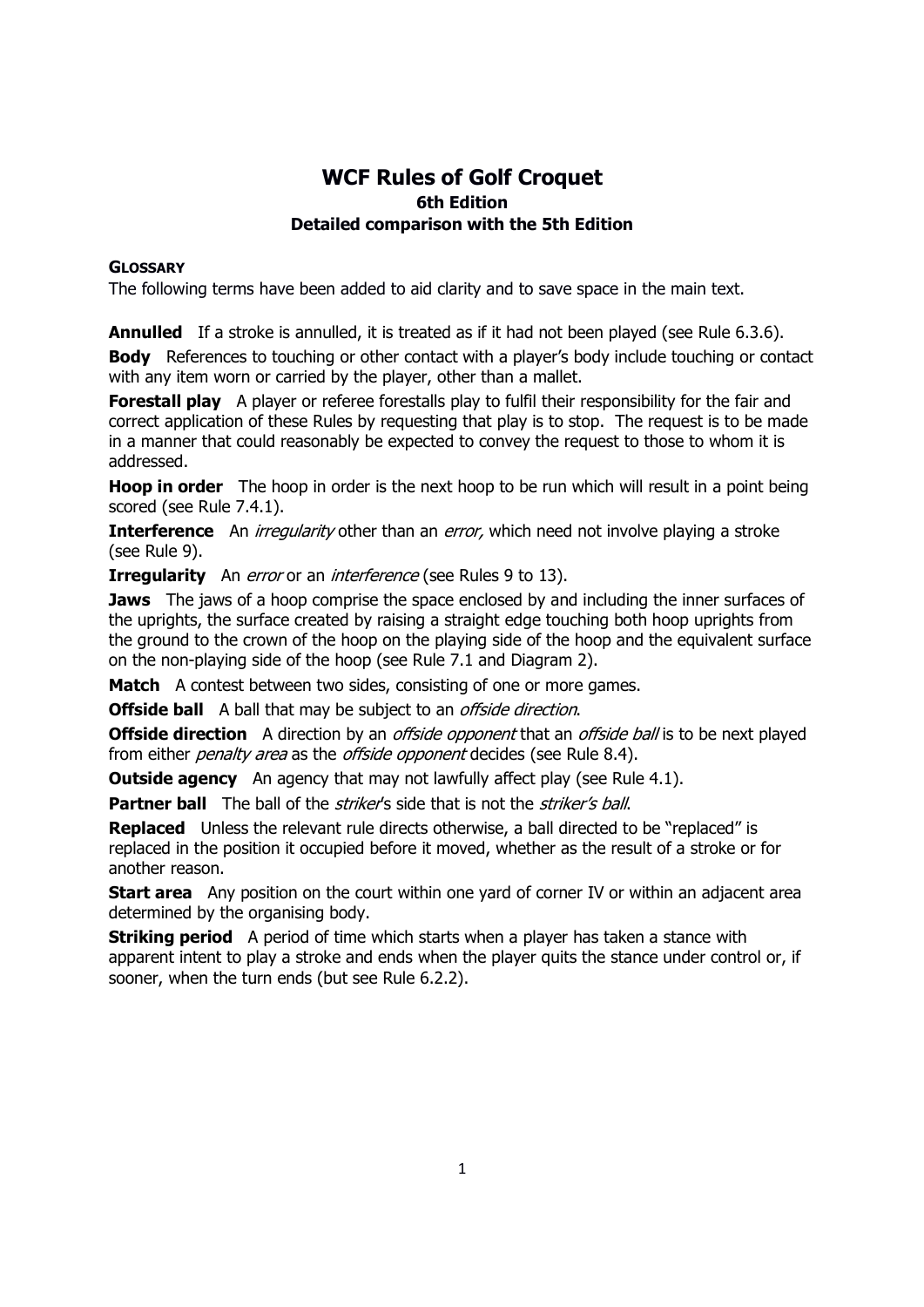#### RULES – TEXTUAL AMENDMENTS AND IMPROVEMENTS

There is no change to the way GC is generally played. The text has been amended where appropriate to incorporate Official Rulings, to improve clarity and ease of use and, where appropriate, to increase alignment with the AC Laws. Rule 10 (Playing a wrong ball) has been simplified, shortened and re-organised to make it easier to use. Rules 19 (Time-limited games) and 21 (Advantage play) are new. There are a small number of minor changes of substance in relation to unusual events.

The text has been improved and shortened by deleting unnecessary words where possible. "By" has been substituted for " as a result of" and "replaced" (which is now a Glossary term) means "replaced in the position it occupied before it moved, whether as the result of a stroke or for another reason. "Valid" and "invalid" have been replaced by "lawful" and "unlawful".

All references to "tournament and match play" have been replaced by "tournament and team play" to avoid confusion with the use of "match" in Rule 1.5 to mean a contest of a stated number of games.

### Rule 1 (Outline of the game)

The reference in Rule 1.4.1 ( $5<sup>th</sup>$ ) to playing to a two-point advantage has been replaced by a new Rule 1.4.5 which gives a more general authorisation for organising bodies to use alternative methods of ending a game.

Rule 1.5.2 has been added to cover "best of two" matches which are a popular format.

### Rule 2 (The court)

No non-cosmetic changes.

### Rule 3 (Equipment)

No non-cosmetic changes other than an expansion of Rule 3.4.6, covering exchange of mallets, to align its wording more closely with AC Law 5.5.6 while retaining the key distinction between AC (a mallet may not normally be exchanged during a turn) and GC (a mallet may not normally be exchanged during a game).

### Rule 4 (Outside agencies and accessories)

Rule 4.1 has been shortened by moving to Rule 6.4 all detailed provisions dealing a ball as an outside agency. Rule 4.1.2 has been added to note that a player's body and mallet may be treated as an outside agency in certain circumstances covered in Rule 9.1.

#### Rule 5 (The start)

Rule 5.1 now permits the winner of the toss to choose colours and hence whether to play first or second.

Rule 5.3 replaces Rule 5.4 ( $5<sup>th</sup>$ ) and recognises the popular "match of two games" format and permits the organising body to direct the alternation of which side is to choose colours. Rule 5.4 replaces Rule 5.3 ( $5<sup>th</sup>$ ) and refers to irregularities in the first four turns of the game instead of errors to recognise the possibility that a ball might be subject to interference.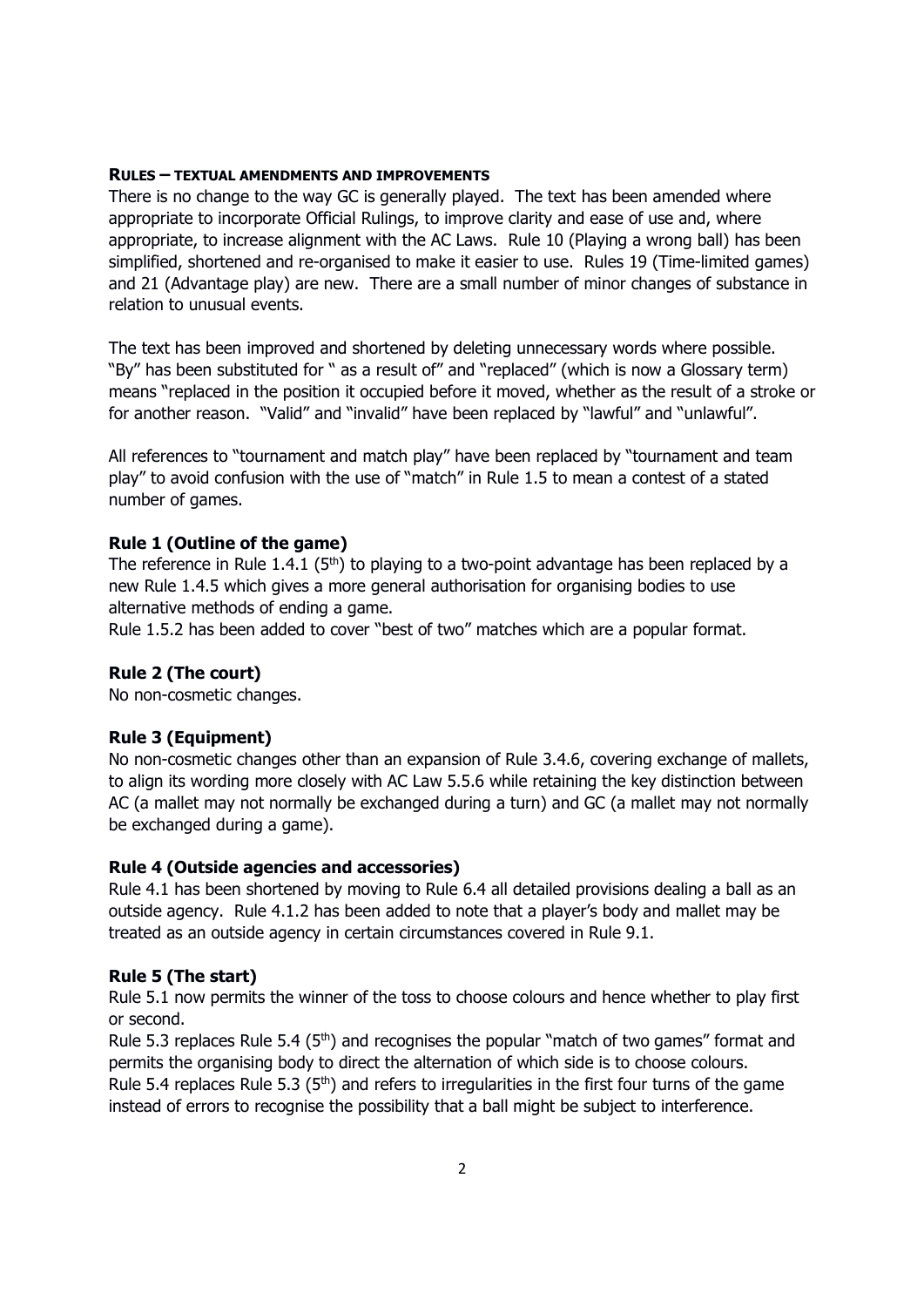# Rule 6 (The turn, striking period and stroke)

Rule 6.1.4: the reference to Rule 8.4.5 has been deleted because there is more than one reason why a replay may be required.

Rule 6.2.1 now makes it clear that the striking period starts only when a player has completed taking a stance. Accidental contact with a ball while in the process of taking a stance does not constitute a fault.

Rule 6.3 (Stroke) has been re-organised and expanded. Rules 6.3.1 to 6.3.5 replace Rule 6.3  $(5<sup>th</sup>)$  with the addition on Rule 6.3.2(b) to cover the case where a stroke is played with a ball from another game.

Rule 6.3.6 has been added to state the consequences of annulling a stroke.

Rule 6.3.7 has been added to state how the game continues if a side is required to lose a stroke (which can occur under Rules 12.1.2, 16.4.2 and 16.4.4(b) plus possibly under Rule 15.5 (the overriding rule).

Rules 6.4 and 6.5 have been exchanged so that the definition of a ball as an outside agency appears in Rule 6.4 before the term is used in the later sub-rules of Rule 6.

Rule 6.4 now provides a more comprehensive treatment of when a ball becomes and ceases to be an outside agency.

Rule 6.5 has been amended to incorporate OR 6.4.4 and provides a more comprehensive treatment of the positions of balls.

Rule 6.5.6 now requires a ball that is an outside agency and has been left on the court which is affected by subsequent play is to be replaced in its lawful position before it is next played. This is most likely to apply to a ball hit accidentally after it has been directed to a penalty area (but has not yet been removed from the court) or to a ball marked and temporarily moved to avoid interference with a double-banked game.

Rule 6.6 has been retitled "Replacing a ball that has left the court" and its meaning has been clarified.

Rule 6.7 has been clarified to incorporate the effect of OR 6.7.

# Rule 7 (Scoring a point)

Rules 7.2 to 7.7 adopt the approach used in AC Law 20 (Hoop point) and replace Rules 7.2 and 7.3 (5<sup>th</sup>). However, Rule 7.4 recognises that scoring a point in GC changes the hoop in order for all four balls.

Rule 7.9 (Hoop run or competed for out of order) amends Rule 7.5 ( $5<sup>th</sup>$ ) by directing that play continues in sequence if a player discovers that the sides are competing for or have run a hoop out of order. If a player makes such a discovery just before the opposing side plays a stroke, the player may wait until that stroke has been played before forestalling play, thereby gaining the advantage of being able to play first to the correct hoop. If any hoops have been run out of order, the score is to be corrected. However, if a referee observes that the players are competing for a hoop out of order, Rule 15.4 allows the referee to save time by intervening and directing that play is to continue by a penalty area continuation.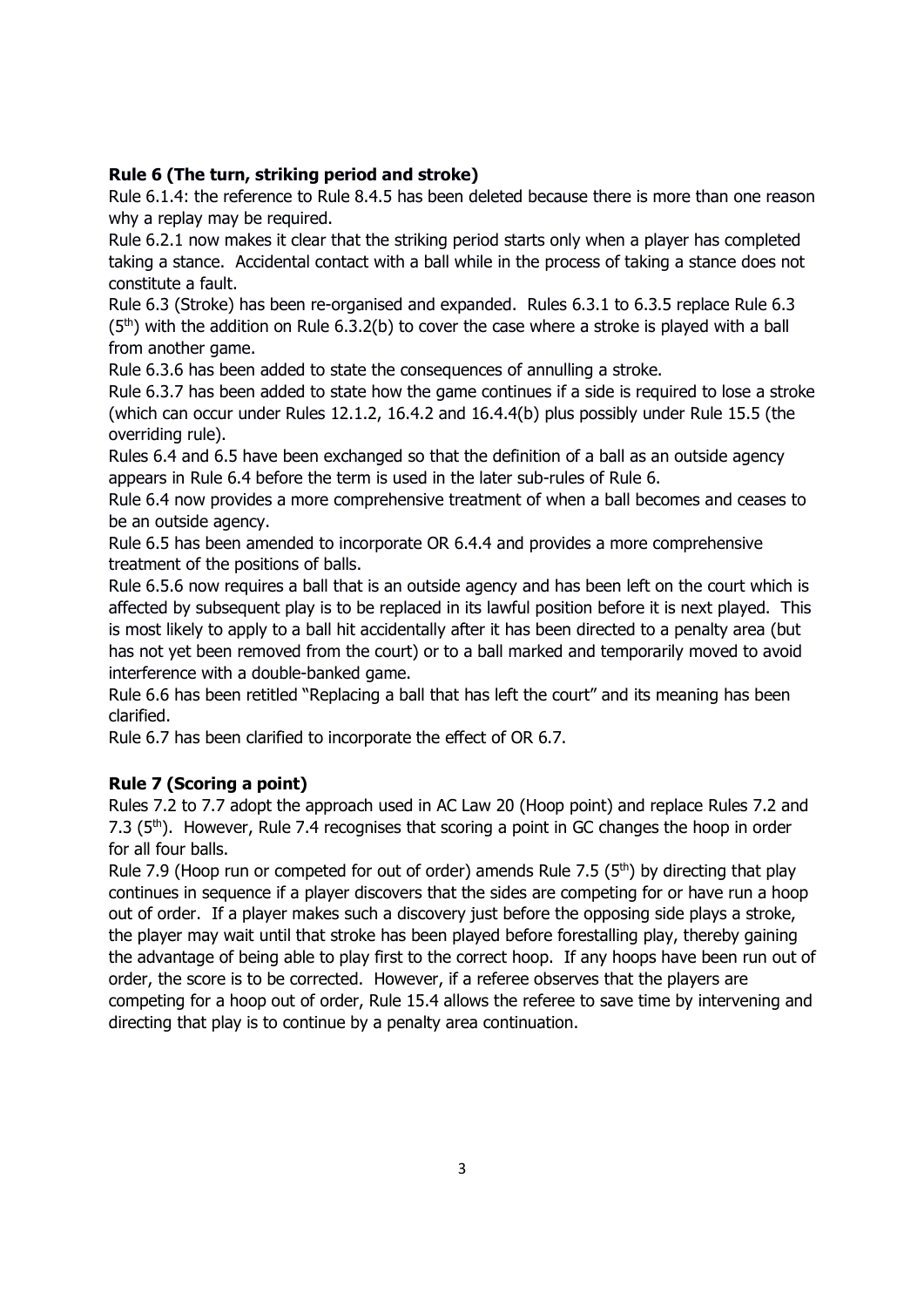# Rule 8 (Offside balls)

Rule 8 has been refreshed and clarified.

Rule 8.1 has been amended to remove some minor logical errors.

Rule 8.2 has been expanded so that Rules 8.2.1 and 8.2.2 state when a ball becomes and ceases to be an offside ball respectively.

Rule 8.2.3 is new and deals with the case where a ball that was on or close to a halfway line suffers interference from the opposing side or an outside agency. If the position of the ball relative to the halfway line was uncertain before the interference, it is replaced as accurately as possible but will not be treated as an offside ball if a point is scored before it is next played. Rule 8.3 has been amended to explain more clearly when a ball that is beyond the halfway line is not subject to a direction to a penalty area. This involves separating:

(1) a ball already subject to an offside direction to a penalty area; and

(2) a ball that is exempt for reasons connected with how it reached its position.

The exceptions to these exemptions have been expanded to incorporate OR 8.3 and the commission of a fault.

Rule 8.4.1 ( $5<sup>th</sup>$ ) has been replaced by Glossary entries.

Rule 8.4.1 (Rule 8.4.2 ( $5<sup>th</sup>$ )) has been amended to clarify that the right to give a direction ends when the offside opponent plays a stroke.

# Rule

Rule 8.4.4 (Rule 8.4.5 ( $5<sup>th</sup>$ )) has been reworded to improve clarity.

# Rule 9 (Interference)

Rule 9.1 has been clarified and now treats lifting a ball to prevent interference (previously covered in Rule 9.2.2(b) ( $5<sup>th</sup>$ ) as a permitted form of deliberate interference in Rule 9.1.2(a). Rule 9.2 has been re-organised to increase clarity and ease of use.

Rule 9.4.3(a) (maintaining distance between two balls after one has been moved to avoid interference) has been amended to permit the movement of another ball that might be affected by the stroke.

Rule 9.5 (Interference by defective equipment) has been re-organised and amended to incorporate OR 9.5.4 and OR 9.5.5.

Rule 9.6 (Interference by incorrect information) replaces Rule  $14.1.2$  ( $5<sup>th</sup>$ ) and, because misleading a player by providing incorrect information is now a form of interference, time can be restored in a time-limited game under Rule 19.3.1.

# Rule 10 (Playing a wrong ball)

Rule 10 has been shortened and re-organised with the intention of making it easier to understand and use. Rules 10.5.1 ( $5<sup>th</sup>$ ) and 10.5.3 ( $5<sup>th</sup>$ ) have been deleted as unnecessary so that there are now only three classes of wrong ball, namely:

- (a) playing when not entitled this was previously "same side played successive strokes" covered by Rule 10.6 (5<sup>th</sup>). It is now Rule 10.3 which is simpler, shorter, more comprehensive and remedied by annulment.
- (b) previous stroke played with opponent ball: this was previously Rule 10.5.4 and is now Rule 10.4.
- (c) wrong ball played by striker's side: this was previously covered by Rules 10.3 and 10.4  $(5<sup>th</sup>)$  and is now covered by Rule 10.5 which deals with all aspects of what is the most common class of wrong ball.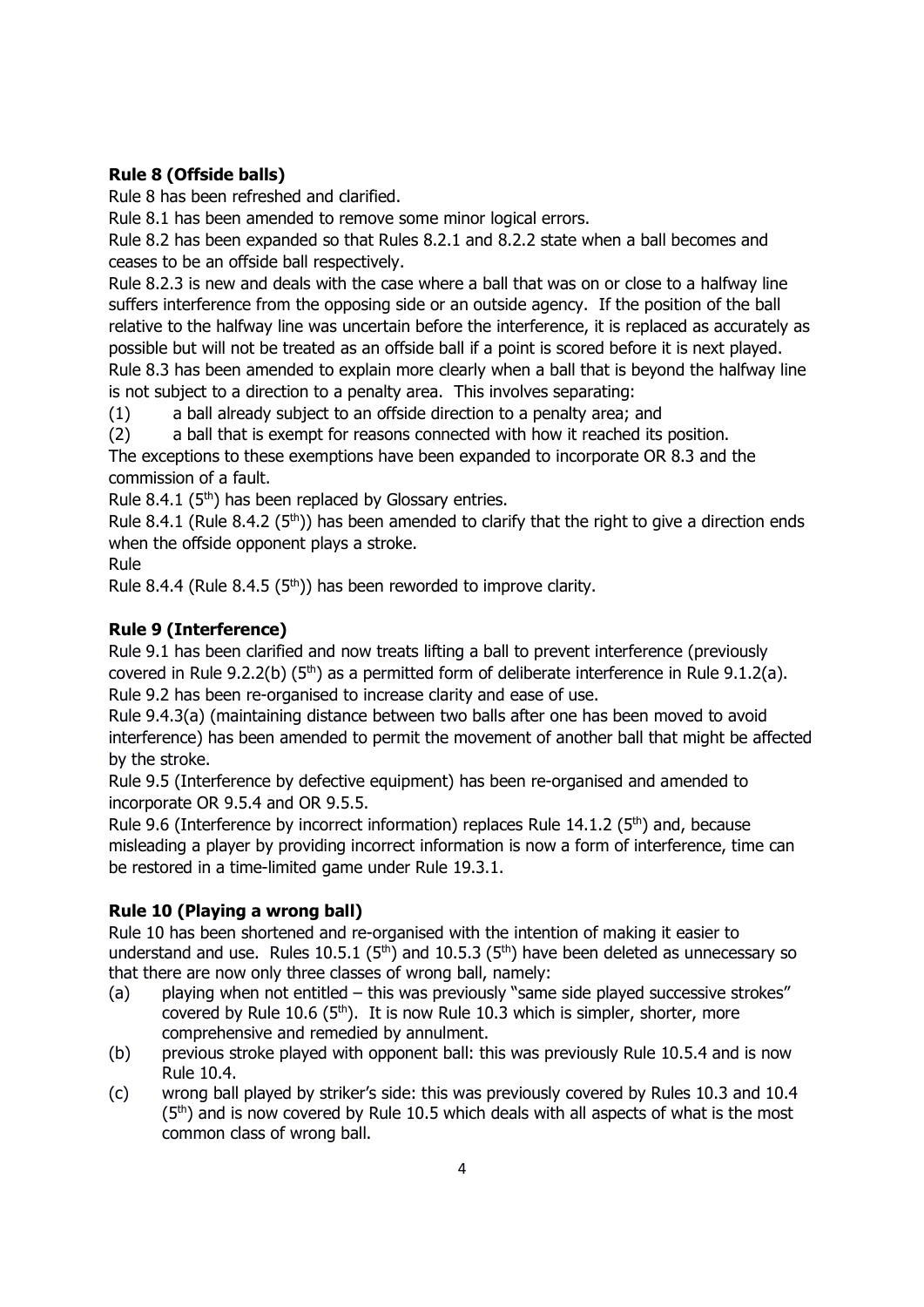Rule 10.1.1 now defines a wrong ball as occurring whenever Rule 10.3 to 10.5 apply which is more succinct than the 10.1.1 ( $5<sup>th</sup>$ ) wording which needed to be subject to the exceptions in 10.1.5 ( $5<sup>th</sup>$ ). Rules 10.1.2 and 10.1.3 ( $5<sup>th</sup>$ ) dealt with forestalling and have been moved to Rule 10.2 and explained more comprehensively. Rule  $10.1.4$  ( $5<sup>th</sup>$ ) has been deleted because the meaning of previous stroke is already explained in the Glossary. Rule 10.1.5 has been deleted because it is made redundant by the re-organisation.

Rule 10.1.2 is now the home for the special case of "exchange of colours in the first four turns of the game" previously covered by Rule 10.5.2  $(5<sup>th</sup>)$ .

Rule 10.2 (5<sup>th</sup>) ("status of earlier strokes") is now Rule 10.6 and re-titled as "status of earlier strokes and points". It now covers all three classes of wrong ball. Rule 10.7 sets out the treatment of a stroke which involves both a wrong ball of any type and a fault.

## Rule 11 (Faults)

Rules 11.1 to 11.3 are unchanged in substance. Rule 11.2.3 has been amended to make clearer the difference between deliberate and accidental use of a part of the mallet other than an end-face of the head.

Rule 11.4.1 has been simplified and made subject to Rule 6.3.6 (annulment).

Rule 11.4.4 is now subject to Rule 10.7. This means that, if the striker's side plays a wrong ball and commits a fault in the same stroke, the fault is remedied and play continues by the nonoffending side playing the ball next in sequence after the ball that should have been played in the last stroke.

## Rule 12 (Overlapping play)

No non-cosmetic changes apart from shortening Rule 12.1.2(b) without any change in effect.

## Rule 13 (Playing when forestalled)

The remedy is now expressed as annulment.

## Rule 14 (Information, advice and markers)

Rule 14.1: references in the text to the use of time-limited games and handicap play have been replaced by signposts. Rule  $14.1.2$  ( $5<sup>th</sup>$ ) has been moved to Rule 9.6.

## Rule 15 (Refereeing)

Rule 15 has been re-organised to improve its logic and clarity and expanded to deal with impasses and to permit a referee to intervene when they observe that players are contesting the wrong hoop.

Rule 15.1 (Referees involved in a game) now contains only Rule 15.1.1 ( $5<sup>th</sup>$ ) and Rule 15.1.2  $(5<sup>th</sup>)$  which has been amended to refer to the WCF Refereeing Regulations and so removes the need for Rule  $15.2$  ( $5<sup>th</sup>$ ).

Rules 15.2.1 and 15.2.2 replace Rule 15.1.3 (5<sup>th</sup>) and Rule 15.1.4 (5<sup>th</sup>).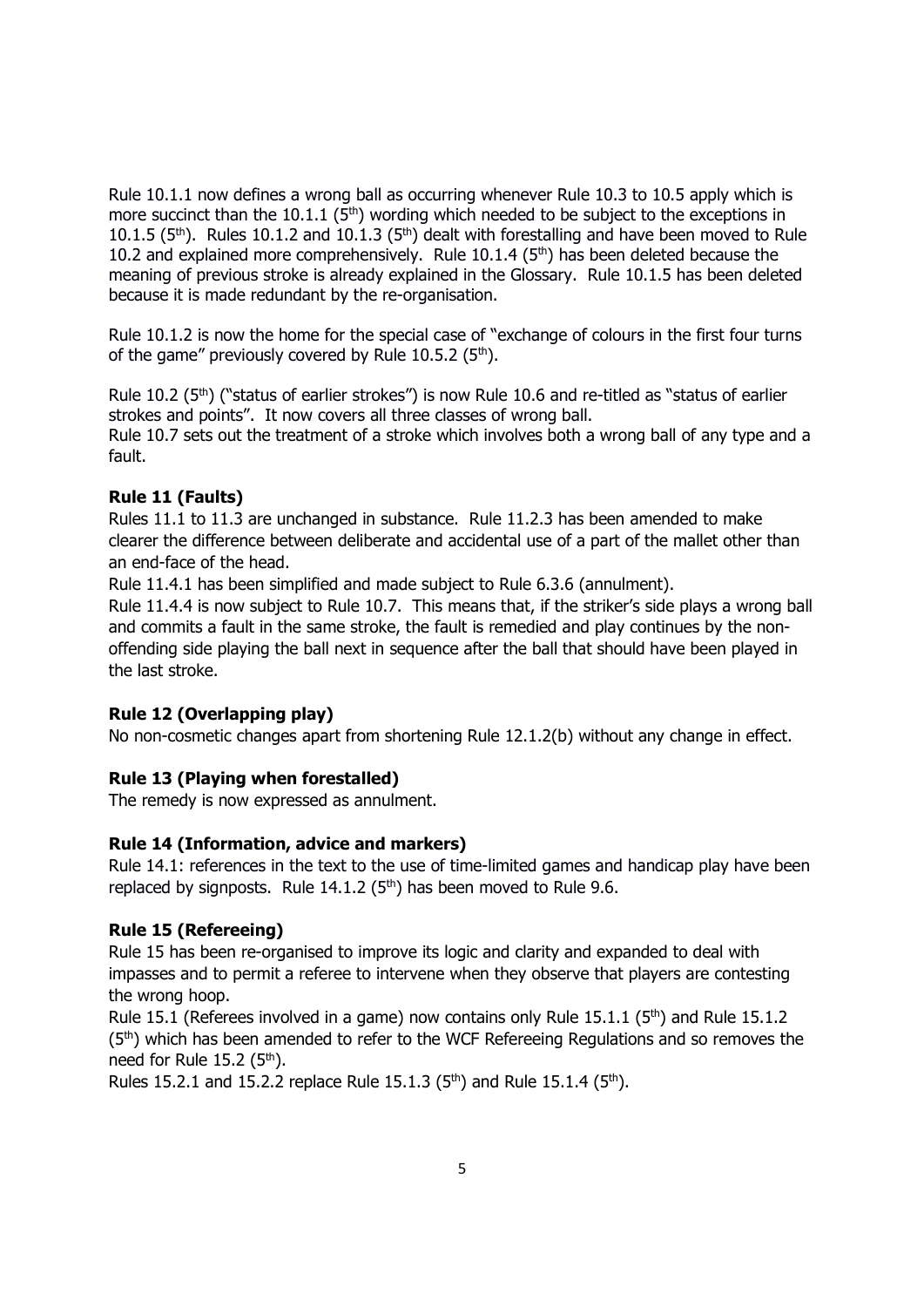Rule 15.1.5 ( $5<sup>th</sup>$ ), which required a player to warn anyone within range of a forceful stroke, is now represented in Rule 16.2.7(e) as a form of unacceptable behaviour if a player deliberately or repeatedly fails to do so.

Rule 15.3 (Impasses) is a new rule which reflects current practice with a penalty area continuation as the solution if an impasse persists.

Rule 15.4 (Hoop contested or run out of order) is a new rule that gives a referee the power to save time by intervening if the referee observes that the sides are contesting a hoop out of order. The remedy is a penalty area continuation.

Rule 15.5 (Overriding rule) replaces Rule 15.3 ( $5<sup>th</sup>$ ).

### Rule 16 (Behaviour)

Rule 16.1 is unchanged.

Rule 16.2 contains a repurposed Rule 16.2.9 which now deals with playing a stroke coupled with deliberate failure to forestall play following a wrong ball played by the opposing side. This situation is now an example of unacceptable behaviour and can be dealt with by a referee annulling the stroke under Rule 16.4.4(a). The intent of Rule 16.2.9 ( $5<sup>th</sup>$ ) is now covered by Rule 13.

Rule 16.3.3: the reference in the text to time-limited games has been replaced by a signpost. Rule 16.4.4: a Referee in Charge has a range of powers to deal with a serious breach of Rule 16.1 even if it is the first breach in a match which includes annulling the last stroke and, if necessary, referring the matter to the Tournament Referee for possible disqualification. Rule 16.5.3: this new provision permits the Tournament Referee to intervene in a match without a Referee in Charge and to disqualify a player for a sufficiently serious breach of Rule 16.1 without needing a referral by another referee.

#### Rule 17 (Penalty area and penalty area continuation)

Rule 17 replaces Rule 18 (5<sup>th</sup>). It has been moved ahead of Rule 17 (5<sup>th</sup>) in the Rules so that Rules 1 to 17 now deal with the standard game of single-banked, untimed level play and Rules 18 to 21 deal with the major variants of double-banking, time-limit, handicap play and advantage play.

Rule 17.1.2 is new and states that, if a ball is played from a penalty area under Rules 8.4.1 or 17.2 and then is replaced because of an irregularity, it may be played from any point in the penalty area when it is next played.

#### Rule 18 (Alternative colours and double-banking)

Rule 18.1 replaces Rule 17.1 ( $5<sup>th</sup>$ ) and confirms that a single-banked game played with alternative colours is lawful.

Rule 18.2 replaces Rule 17.2 ( $5<sup>th</sup>$ ) with improved wording.

Rule 17.3  $(5<sup>th</sup>)$  (relief when one double-banked timed game is held up by the other game) is replaced with a signpost to Rule 19.4.5 which permits time to be suspended in such circumstances unless the tournament regulations or event conditions specify otherwise.

#### Rule 19 (Time-limited games)

Rule 19 is a new rule which reflects the incorporation of the equivalent Law 61 in the new AC Laws. It reflects standard practice and will apply in all WCF Events if needed. It provides a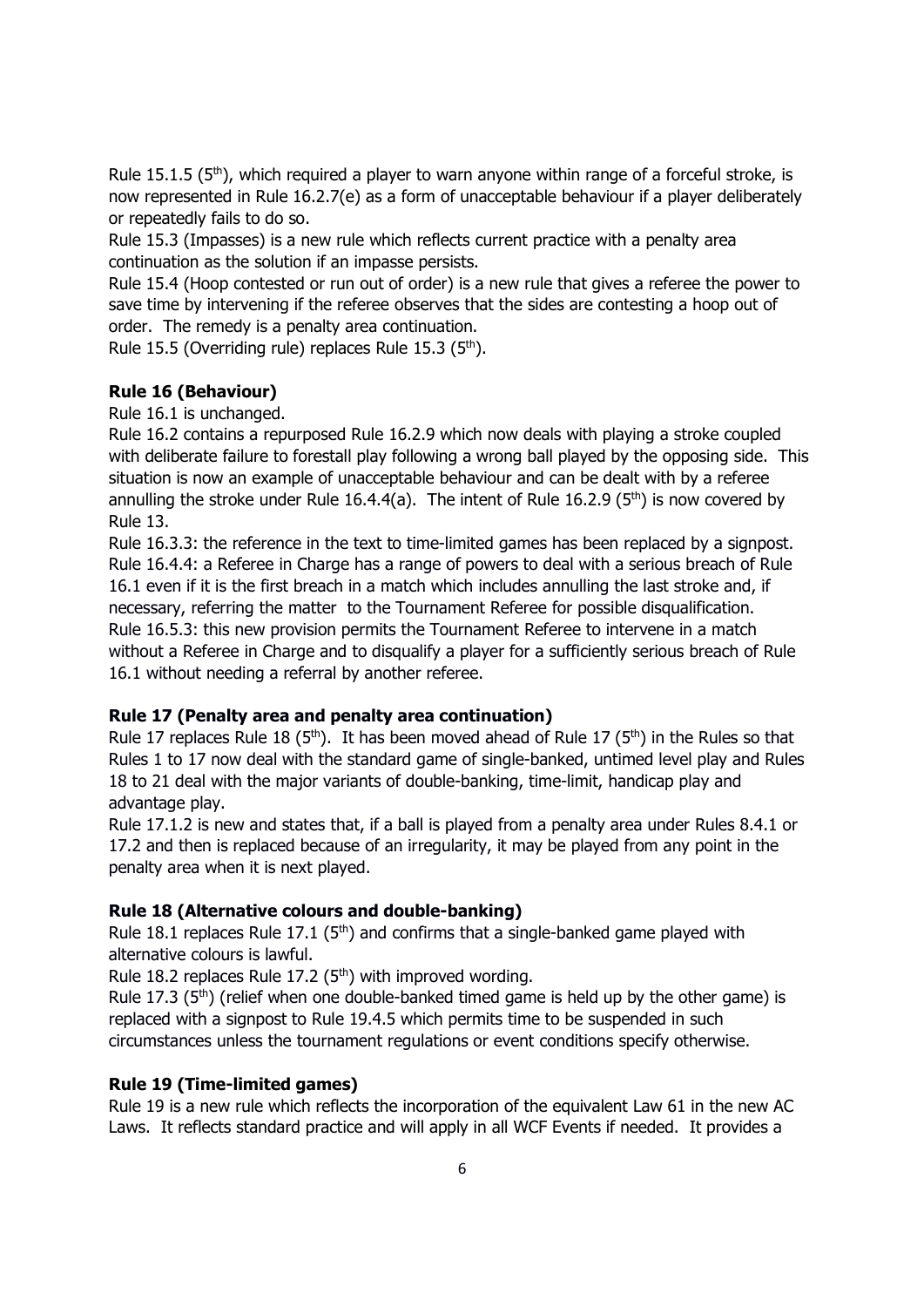default approach for all other events but is not obligatory and can be varied or replaced by organising bodies.

# Rule 20 (Handicap play)

Rule 20 replaces Rule 19 (5<sup>th</sup>).

Rules 20.1 to 20.3 replace Rules 19.1 ( $5<sup>th</sup>$ ) to 19.3 ( $5<sup>th</sup>$ ) with only cosmetic amendments. Rules 20.4 to 20.6 replace Rule 19.6 (5<sup>th</sup>), 19.4 (5<sup>th</sup>) and 19.5 (5<sup>th</sup>) respectively to achieve a more logical order.

Rule 20.4 replaces Rule 19.6 (5th) without amendment.

Rule 20.5 (When an extra stroke may be played) replaces Rule 19.4 ( $5<sup>th</sup>$ ).

Rule 20.5.1 combines Rule 19.4.1 (5<sup>th</sup>) and 19.4.3 (5<sup>th</sup>).

Rule 20.5.2 replaces Rule 19.4.2  $(5<sup>th</sup>)$ .

Rule 20.5.3 is new and deals with the case when a player plays an extra stroke to which they are not entitled, perhaps because the player has miscounted how many have been played. The unlawful stroke is annulled if discovered before the opposing side plays a stroke and treated as lawful if it is not so discovered.

Rule 20.6 (Communication with the opposing side) replaces Rule 19.5 ( $5<sup>th</sup>$ ).

Rule 20.6.1 governs the latest permitted time by which a warning of the intention to play an extra stroke must be given. The 5<sup>th</sup> Edition words "immediately after the [preceding stroke]" were imprecise and could lead to arguments. They have been replaced by the more sharplydefined requirement that the warning must be given before the opposing side plays a stroke. Rule 20.6.2 deals with the case where the receiver's opponent ignores a warning under Rule 20.6.1 and plays a stroke. The stroke is now stated to be annulled rather than being referred to Rule 13 which had the same effect.

## Rule 20.7 (After a wrong ball)

Rule 20.7.1 replaces Rule 19.7.1 (5<sup>th</sup>) and has been amended to make it clearer that the ability to play an extra stroke after playing a wrong ball depends on Replace and Replay first being chosen or applied so that the last stroke is first replayed before an extra stroke can be played. Rule 20.7.2 replaces Rules 19.7.2 ( $5<sup>th</sup>$ ) and 19.7.3 ( $5<sup>th</sup>$ ) with improved wording and using annulment as the remedy when an extra stroke is played unlawfully.

#### Rule 20.8 (After a fault)

Rule 20.8 has been aligned with AC Law 42.8 so that Rule 11 now applies in full when a receiver commits a fault. This removes any incentive for a receiver to admit a fault untruthfully after scoring a point for the opposing side. However, in consequence, a receiver is now entitled to wait until after the non-offender has decided whether or not the balls should be replaced before deciding whether or not to play an extra stroke

Rule 20.9 (Hoop contested or run out of order) replaces Rule 7.5.4 ( $5<sup>th</sup>$ ) and confirms that an extra stroke played when contesting a hoop out of order is restored.